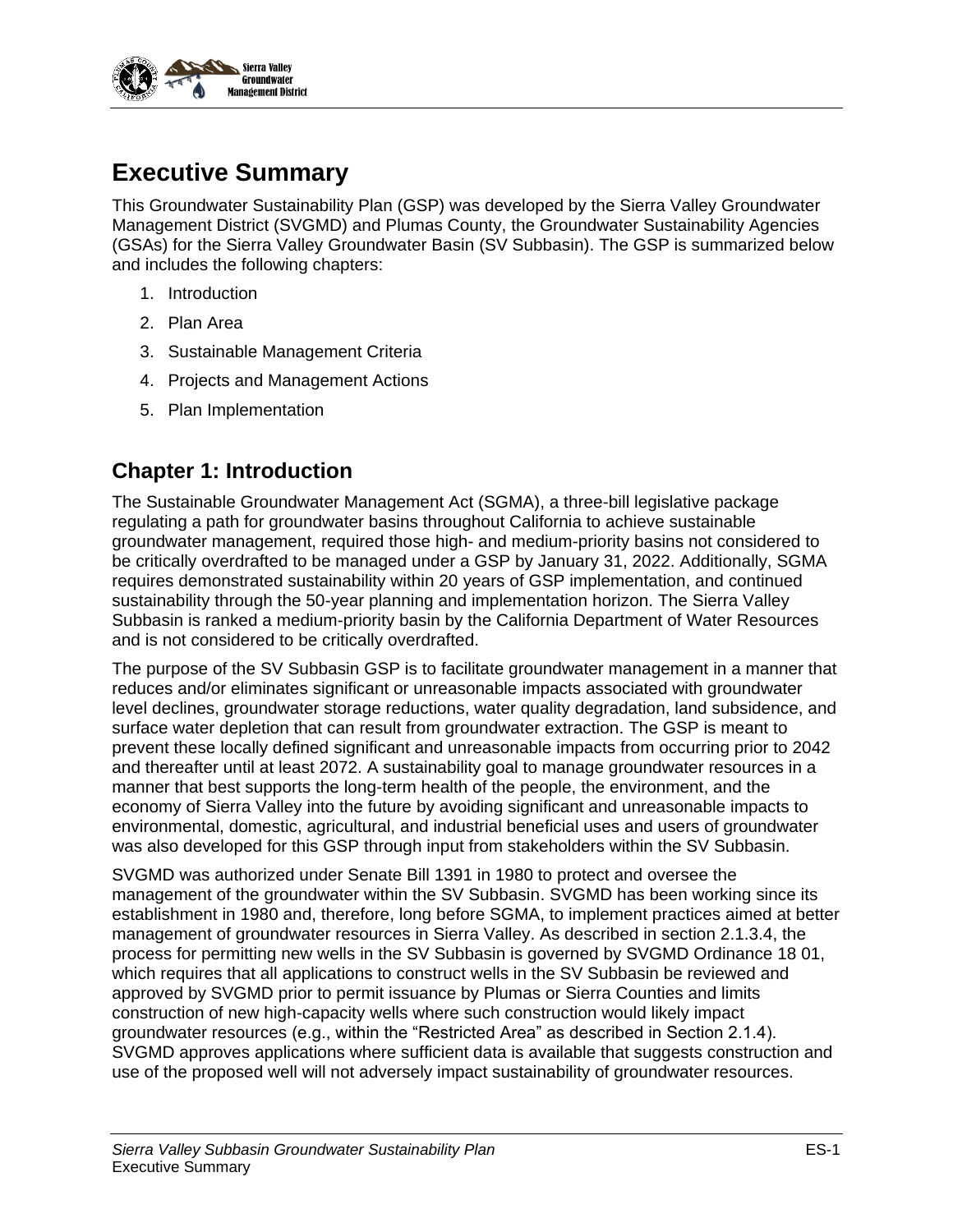

Furthermore, the District began monitoring groundwater extraction from agricultural wells in 1989 thus providing a robust data set helpful to characterize groundwater use and levels throughout Sierra Valley. This unique dataset has been critical for the development of the sustainable management criteria during GSP development.

The SVGMD acknowledges the importance of protecting all beneficial users and uses of groundwater and recognizes that the first priority is to work toward stabilizing groundwater levels. Project and management actions will be considered and implemented, as needed, keeping this priority in mind. The GSAs believe that stabilizing groundwater levels is the critical first step toward achieving the sustainability of the basin.

SVGMD submitted a notification to the California Department of Water Resources (DWR) in 2017 to become the GSA for the portion of the basin under its existing jurisdiction. A small portion of the SV Subbasin's northwest corner falls out of SVGMD's jurisdiction, so Plumas County became the GSA for this area. A memorandum of understanding (MOU) exists to confirm the intent of the two GSAs to work together on a single SGMA-compliant GSP for the SV Subbasin. SVGMD, as the lead GSA, is responsible for monitoring groundwater levels using monitoring wells located throughout the District, metering all active large-capacity wells (those capable of pumping 100 gallons per minute or more), preparing technical reports and evaluations on groundwater, reviewing development project proposals within the District boundary, and executing all other powers vested in the District by SB 1391 and SGMA.

The general guidance from the SVGMD Board of Directors in regard to funding GSP implementation is that District expenses should be well-controlled and guided by a locally viable, right-sized funding strategy focused on fairness. The estimated cost of GSP implementation over the next 20 years (2022 to 2042) is estimated to be in the range of \$68,500 to \$142,000 (present dollar value), annually, based on the best available information, excluding specific project funding for which grants may be sought. The major cost categories are agency administration and operations; GSP reporting (annual and 5-year reports); monitoring, data collection, and technical support; technical work and model maintenance; outreach, coordination, and education; and legal support. Most of the projects and management actions identified in the GSP are likely to require grant funding and partnerships to implement. Local, state, and federal sources may provide funding toward the GSP implementation. As part of the implementation, the GSAs will review their current revenue structure and update as necessary. It is expected that SVGMD will manage the implementation and reporting described in the GSP, with support from other entities as needed.

# **Chapter 2: Plan Area**

Sierra Valley is an irregularly shaped, complexly faulted valley with seismic influences located in southeastern Plumas County and northeastern Sierra County in northeastern California. It is a valley renowned for its beauty, is a nationally designated Important Bird Area, and has a long history of agriculture. It is the largest wetland<sup>1</sup> in the Sierra Nevada Mountains<sup>2</sup>, is considered one of the most biodiverse landscapes in the United States<sup>2</sup>, and is commonly regarded as the largest high-alpine valley in the United States (Vestra, 2005).

The outer boundaries of the SV Subbasin and adjacent Chilcoot Subbasin (excluding the straight-line boundary held in common) approximately parallel the boundaries of Sierra Valley

 $<sup>1</sup>$  Wetlands are areas where water is at or near the surface for at least part of the year</sup>

<sup>2</sup> https://www.nature.org/en-us/get-involved/how-to-help/places-we-protect/sierra-valley/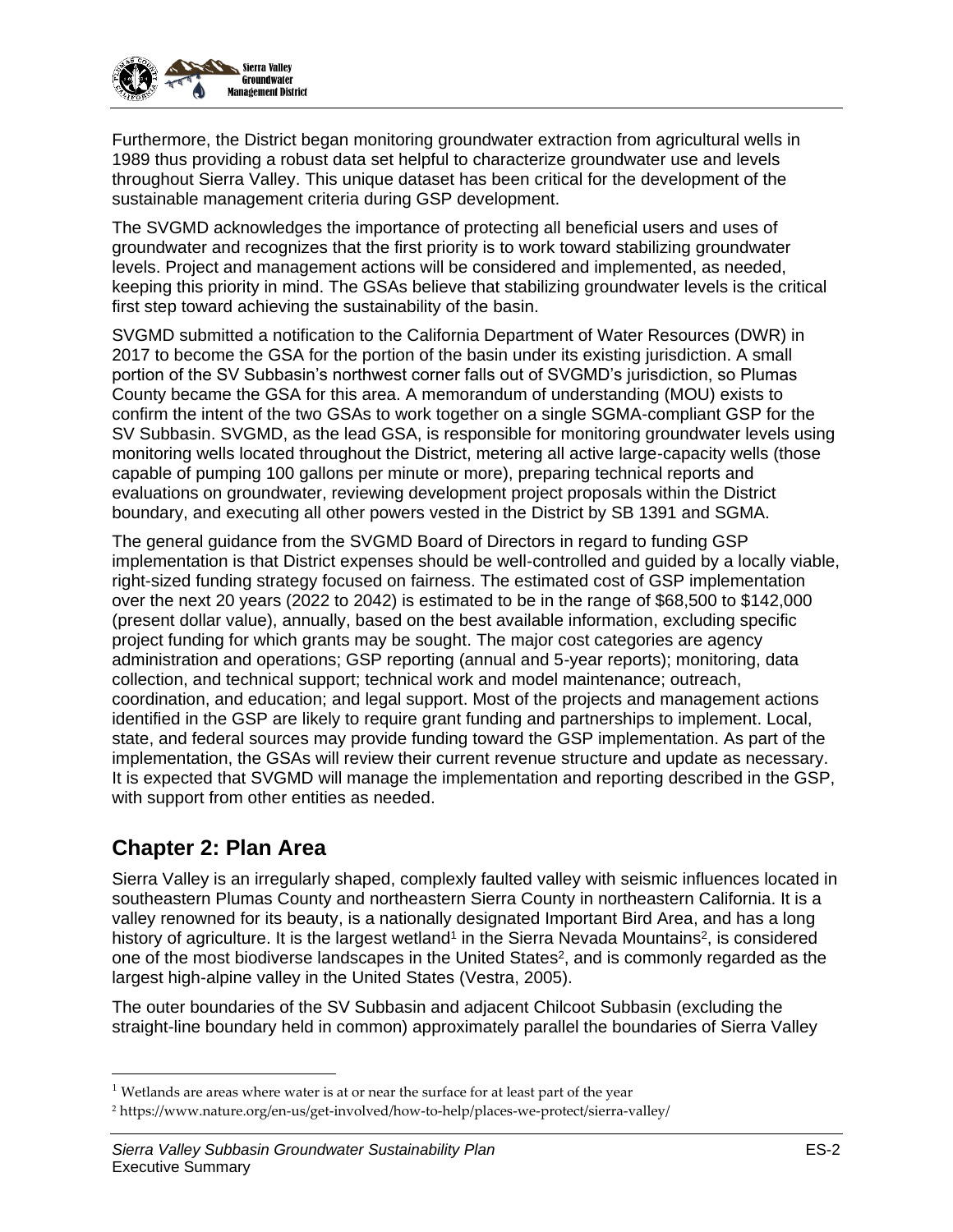

(defined by the interface of the valley floor and surrounding mountains), with some minor exceptions.

The SV Subbasin has a surface area of 184 square miles (DWR, 2004a), and the Chilcoot Subbasin has a surface area of 12 square miles (DWR, 2004b). The hydrologic connection between the Sierra Valley Subbasin and the Chilcoot Subbasin is known to be significant, with some level of surface water hydrology and groundwater interaction, but it is not well understood. The subbasins are to some extent discontinuous at depth due to a bedrock sill (DWR, 2004b).

Present day land use is generally characterized by residential, commercial, industrial, agricultural, mineral resources, recreational, and natural resources and is typically controlled directly by local regulations and indirectly by other state and federal laws intended for public safety, public welfare, or to protect natural resources (Vestra, 2005).

The primary existing land use designation is agriculture/cropland and grazing. There are numerous farmland designations in the Sierra Valley defined by the California State Farmland Mapping and Monitoring Program. These include urban and built-up land (783 acres), grazing land (35,845 acres), farmland of local importance (90,187 acres), prime farmland (8,515), farmland of statewide importance (4,718 acres), unique farmland (2,642 acres), water (45 acres), and other land (3,281 acres).

Crops are grown throughout Sierra Valley including alfalfa, improved pasture, meadow pasture, grain, and specialty crops. The majority of crops are pasture or the production of hay. The top five crops in Plumas and Sierra County for 2002 listed by value were timber products, cattle, irrigated and dryland pasture and rangeland pasture, alfalfa hay, and other hay (CFBF, 2004).

Other land uses include various forms of recreation. Large areas of open space that are publicly and privately owned accompany relatively low-density areas of human settlement in the Sierra Valley Watershed. Some of the land remains generally accessible for informal public recreational activities of a dispersed, low-intensity nature. These activities include camping, hunting, fishing, running, walking, mountain biking, cross-country skiing, snowmobiling, agritourism, birding, and nature study. Water Rights law and existing water rights in Sierra Valley also play a major role in dictating land use (crop production, grazing).

Water sources for domestic, commercial, industrial, and irrigation water supply are both surface water and groundwater. DWR basin prioritization (DWR, 2019a) states that groundwater makes up 36% of the total water supply in the SV Subbasin. Because of the surplus of surface water during the wet season and lack of surface water during the dry season, conjunctive use of surface and groundwater is an important component of water supply management in Sierra Valley. For surface waters in Sierra Valley, there are adjudicated water rights (established in 1940<sup>3</sup>) along Last Chance Creek, Smithneck Creek, West Side Canal, Fletcher Creek, Little Truckee River (imported water), and Middle Fork Feather River. These water rights place some restrictions on water use and water diversions.

All of the communities within the Plan Area are to some extent groundwater-dependent, and virtually all residences outside of community areas use domestic wells for water. While many wells are not listed in state databases, those that are, fall into the following categories: agricultural, domestic, municipal, and unknown. The density of recorded domestic wells and municipal wells, agricultural wells, and unknown wells in the Plan Area range from 0 to 80, 0 to 10, and 0 to 17 per square mile, respectively, with the majority of domestic and municipal wells located around the communities of Sierra Valley, the majority of the agricultural wells located in the central and

 $^3$  Judgement and Decree State of California, Division of Water Resources to F. E. Humphrey, Jr., et al" dated January 19, 1940 Superior Court of California, County of Plumas, Case No. 3095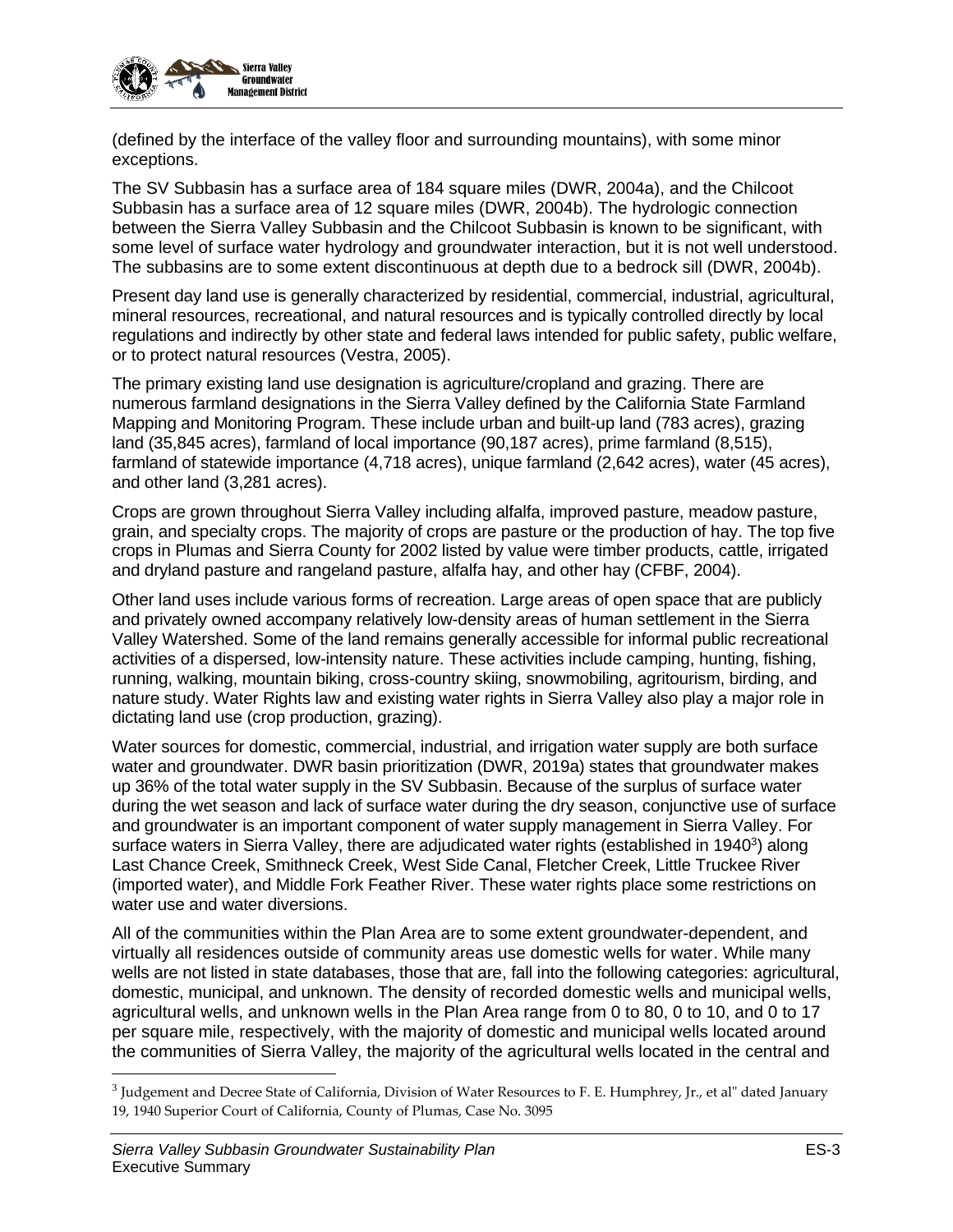

eastern portions of the valley, and unknown wells primarily located within/around the communities of Beckwourth, Chilcoot, Loyalton and Sierraville. Sierraville obtains its municipal water supply from springs. A comprehensive review of existing wells documented in state databases, which included locating wells based on well log information, was performed during the development of the hydrogeologic conceptual model for this Plan. Agricultural wells account for the majority of groundwater pumping in the subbasin. Industrial wells are limited to the Loyalton Mill/Co-gen plant supply well near Loyalton and a number of smaller wells providing water to industrial facilities near Beckwourth and in other areas of Sierra Valley.

Groundwater conditions and how they have changed over time in the SV Subbasin has been characterized through water resources monitoring which includes groundwater level monitoring, agricultural groundwater extraction monitoring, a limited amount of stream and channel surface water flow monitoring, and sporadic water quality monitoring. The SV Subbasin has been included in several geology and hydrogeology studies and several focused studies and monitoring projects. Additionally, several water resources management programs exist in Sierra Valley, including surface water rights allocation management/tracking by the Sierra Valley Watermaster, waterway preservation/restoration efforts by the Sierra Valley Resource Conservation District, and groundwater management by SVGMD. SVGMD maintains a largecapacity well inventory, metering and tracking program, monitoring and decision authority over new well applications and subdivisions proposals, and observation well groundwater level monitoring. SVGMD has also implemented a moratorium on new large-capacity agricultural wells in the overdrafted portion of the subbasin. Conjunctive use strategies also play a role throughout the subbasin.

The GSP includes a plan for providing public engagement opportunities in the decision-making process by promoting active involvement and informing the public on GSP implementation progress. Many beneficial users exist within the basin that require domestic, municipal, industrial, agricultural, environmental, and interconnected surface water supplies. The varying interests of the beneficial users within the basin have been considered by the GSAs when expressed through any of the outreach activities offered by SVGMD. In addition to the beneficial users, the general public within the SV Subbasin was kept informed on GSP development progress through progress summary presentations provided during public workshops as documented in the Communication and Engagement Plan and through information and documents posted on the District's website. To keep the public informed on GSP implementation progress, information will continue to be posted on the website, and updates will be provided at SVGMD Board meetings.

The GSP includes a hydrogeologic conceptual model (HCM) as a framework for understanding how water moves into, within, and out of a groundwater basin and underlying aquifer system. Several characteristics of the basin, including physiography, climate, vegetation and land use, soils, geology and hydrogeologic framework, were taken into consideration when developing the HCM. The model's development is an ongoing iterative process due to the availability of new data arising periodically, as well as the occasional lack of existing data.

The GSP summarizes existing and historical groundwater conditions including groundwater elevation data, groundwater storage, groundwater quality, land subsidence conditions, identification of interconnected surface water systems, and identification of groundwaterdependent ecosystems. The seawater intrusion indicator which is part of SGMA is not considered because the valley is not located adjacent to the coast. In regard to groundwater levels, the well levels are generally slightly increasing to slightly decreasing in the western and southern portion of the valley, with wells in the central and north-eastern portion of the basin showing the greatest decline. Groundwater in the Subbasin is generally of good quality and meets local needs for municipal, domestic, and agricultural uses. The high-quality water is derived from the large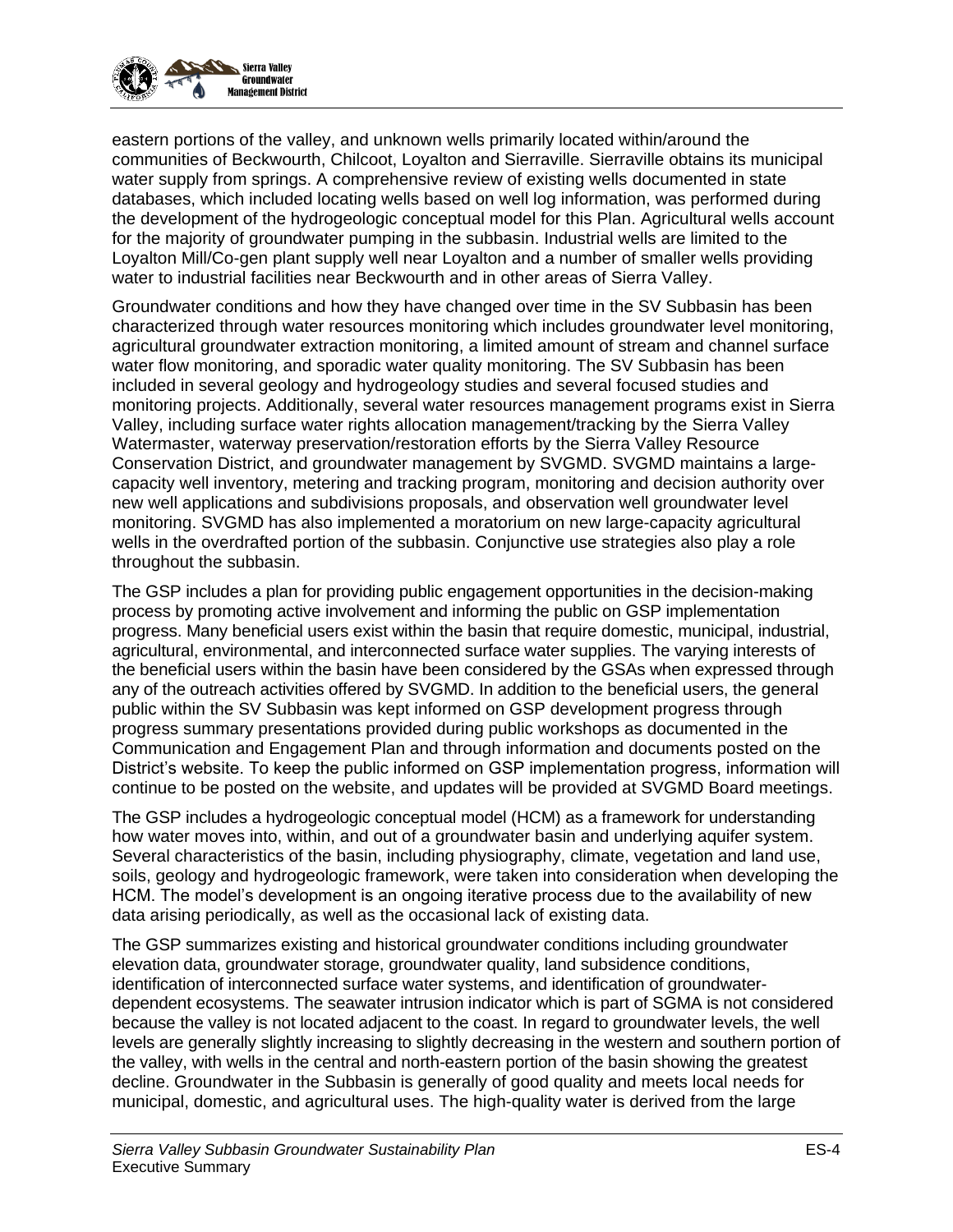

amount of snowmelt runoff from the surrounding mountains that recharges the groundwater aquifer and the limited amount of industry in the Subbasin. The various data available for Sierra Valley show that inelastic subsidence has occurred in the recent past and likely continues to the present. Based on intermittent observations, subsidence rates vary across the basin from less than 1" per year to about 6" per year. While the subsidence has occurred in varying areas in Sierra Valley over time, it has overlapped with areas known to have significant groundwater pumping. Only a few interconnected surface water systems were identified, as channel thalwegs are generally on the order of 5 feet lower than the adjacent floodplain areas, meaning that the adjacent surface water and groundwater bodies are not hydraulically connected in most locations within the basin. Evaluation of GDEs determined that the Sierra Valley Groundwater Basin contains 17,581 acres of GDEs, approximately 14% of the total basin area. About 80% of the GDEs in the basin are associated with the large wetland complex in the western half of the groundwater basin. The meadows along Carman Creek contain approximately 226 acres of the GDEs.

This Plan includes a water budget (reported in tabular and graphical form) for the Basin to provide an accounting and assessment of the total annual volumes of groundwater and surface water that enter and leave the Basin, including historical, current, and projected water budget conditions, and the change in the volume of water stored (Reg. § 354.18[a]). The surface water system does not exhibit significant changes in budget due to the inflows primarily consisting of streamflow entering at the Basin boundaries and groundwater discharge to streams, while the outflows stem from streamflow that leaves the groundwater basin from the Middle Fork Feather River, irrigation diversions, and streambed percolation. The groundwater system inflows and outflows vary based on the water year type. During dry, normal, and wet years, land surface flows within the Basin average about 125,000 AFY, 200,000 AFY, and 375,000 AFY, respectively. The main outflow from the groundwater system is pumping for irrigation and municipal use. Actual evapotranspiration rates influence the amount of pumping required to meet irrigation and municipal outdoor demands. Inflows to the groundwater basin consist of recharge distributed across the groundwater basin area, mountain-front recharge, and streambed percolation. The Basin sustainable yield has been estimated to be between about 5,500 and 6,500 AFY based on a combination of observed water level declines, pumping data, and SVHSM results (see Section 2.2.3.6). Historical groundwater pumping averages about 8,500 AFY on average. The higher annual average groundwater pumping than sustainable yield indicates the Basin is over drafted by about 1,300 - 3,000 AFY over the long-term.

# **Chapter 3: Sustainable Management Criteria**

A high-level "Sustainability Goal" created with input from stakeholders who participated in the GSP planning effort qualitatively outlines the purpose of the GSP. The Sustainability Goal for the SV Subbasin is "To manage groundwater resources in a manner that best supports the long-term health of the people, the environment, and the economy of Sierra Valley into the future by avoiding significant and unreasonable impacts to environmental, domestic, agricultural, and industrial beneficial uses and users of groundwater". Progress towards sustainable groundwater management in the SV Subbasin is measured by first quantifying when significant and unreasonable impacts are identified for five sustainability indicators (lowering groundwater levels, reduction of groundwater storage, degraded groundwater quality, land subsidence, and surface water depletion). Next, sustainable management criteria (SMC) are designed that by avoiding certain measurable thresholds (e.g., minimum thresholds for groundwater level and maximum thresholds of groundwater quality) beyond which undesirable results would be identified. SMC chart a course towards sustainable groundwater management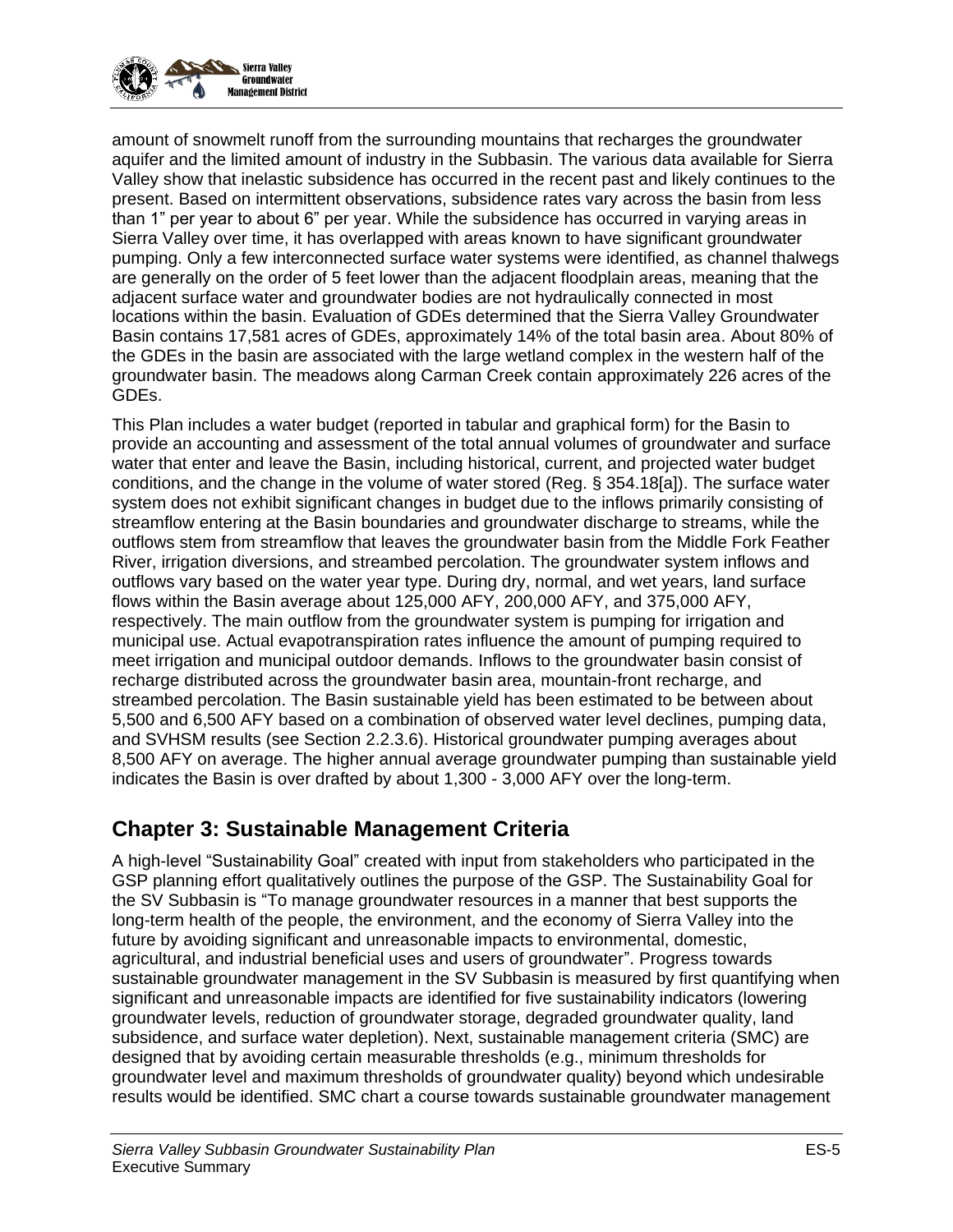

via interim milestones and measurable objectives, which when meet over the planning and implementation horizon results in the realization of the Sustainability Goal. SMC pertain to the five sustainability indicators present in the SV, and ensure the following:

- Groundwater elevations and groundwater storage do not significantly decline below their historically measured low range (i.e., 2015 levels), thereby protecting the existing well infrastructure from impacts, protecting groundwater-dependent ecosystems, and avoiding significant streamflow depletion due to groundwater pumping.
- Groundwater quality is suitable for the beneficial uses in the SV Subbasin and is not significantly or unreasonably degraded.
- Significant and unreasonable land subsidence is prevented in the SV Subbasin. Infrastructure (e.g., roads, foundations, water conveyances, and well casings) and agriculture production in the SV Subbasin remain safe from land subsidence.
- Significant and undesirable depletions of interconnected surface water (ISW) due to groundwater pumping are avoided by maintaining hydraulic gradients near ISW and through projects and management actions that bolster groundwater levels. Maintaining the groundwater surface water connection will also support maintenance of GDEs to enhance the presence of wildlife and support habitat for migratory and local birds.
- The GSA groundwater management is effectively integrated with other watershed and land use planning activities through collaborations and partnerships with local, state, and federal agencies, private landowners, and other organizations, to achieve the broader "watershed goal" of adequate groundwater recharge and sufficient surface water flows to sustain healthy ecosystem functions.

Sustainable management criteria (SMC) for each applicable sustainability indicator are addressed in the GSP. SMCs consist of minimum thresholds, measurable objectives, and interim milestones that are quantitative criteria measured at a network of representative monitoring points (RMPs) that provide adequate coverage such that undesirable results, consistent with the sustainability goal, are avoided during the implementation period and sustainability is fully achieved by 2042 and maintained beyond (after 2042). Applicable SMC addressed in the SV Subbasin GSP are groundwater elevation, groundwater storage, depletion of interconnected surface waters, degraded groundwater quality, and land subsidence. These SMCs will be tracked, and the GSAs may choose to conduct periodic monitoring and modeling throughout GSP implementation. If groundwater levels or groundwater storage were to drop to a trigger level or fall below a minimum threshold, a process involving a combination of monitoring, reporting, investigation, and, when necessary, corrective actions would be executed to recover the basin's levels and storage to acceptable values.

While the general trends for the majority of wells are between  $+1$  and  $-1$  ft/yr, the groundwater level shows significantly higher rates of decline in the central and northeastern portions of the subbasin. Wells with greatest declines generally have high seasonal variability corresponding to seasonal irrigation use and demonstrate high potential for recharge and recovery during wet events. The eastern, and especially the north-eastern, portion of the basin experiences the greatest depression of groundwater levels over the irrigation season, and the western portion of the basin remains relatively stable.

Overall, groundwater levels are declining in the Subbasin, but there is no evidence of chronic decline. While water levels in the Sierra Valley Subbasin show seasonal fluctuations, temporary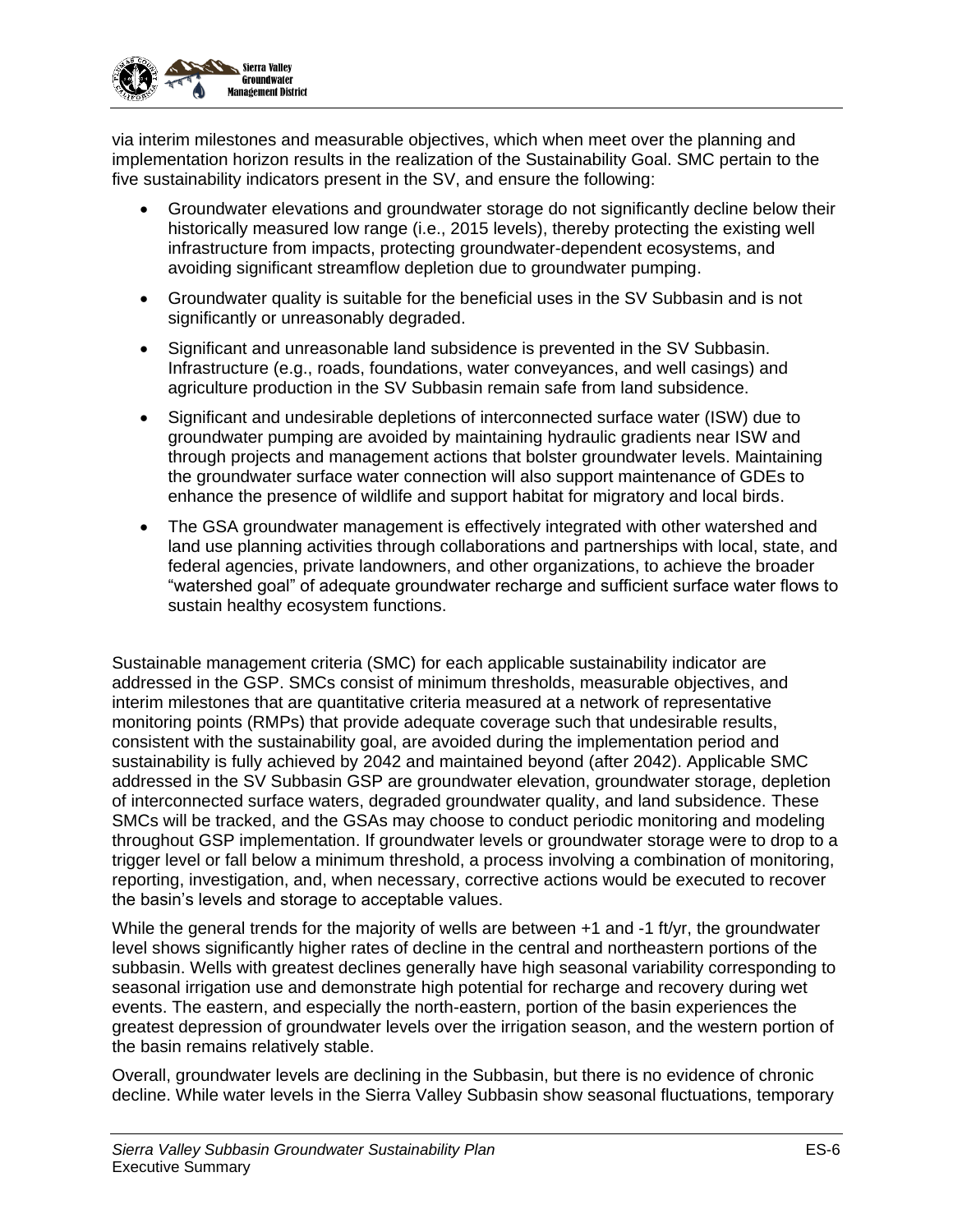

downward trends during drought period, and recovery during wet periods, the overall trend for most of the wells is downward. SGMA regulations also require the GSP to identify future conditions (over 50 years) that may lead to chronically declining water levels. For example, increased periods of drought are preventing the complete recovery of levels that would happen in normal and wet years, thus creating the decline discussed in the plan.

Operationally, an undesirable result for the groundwater level SMC would occur when more than 10% (4 or more of the 36 wells) of RMPs for groundwater levels in the Subbasin fall below their minimum threshold (MT) for two consecutive years. Measurable objectives (MOs) were defined as the average groundwater elevation observed after January 1, 2015, which correspond to present-day groundwater levels and imply a management goal to maintain these levels. MOs were rounded to the nearest integer to ease interpretability. The triggers for an initial investigation that may result in management actions will be if two wells fall below MT for two consecutive years or if four wells fall below the MT in a single year.

Chronic lowering of groundwater levels is directly correlated with reduction of groundwater storage. Groundwater storage is the three-dimensional equivalent of groundwater level (onedimensional) over an area. Reduction in groundwater storage generally indicates groundwater level decline and vice versa. Thus, groundwater levels may be used as a proxy for groundwater storage, and the potential causes and identification of Undesirable Results related to reduction in groundwater storage are identical to those related to chronic lowering of groundwater levels

Significant and unreasonable depletion of interconnected surface water (ISW) due to groundwater extraction will be identified if ISW depletion exceeds the maximum depletion rates indicated in the monitoring record from January 2000 to January 2021. At the time of writing, these rates have not been calculated and depend on results from the Sierra Valley integrated hydrologic model. However, this GSP acknowledges that ISW depletion is occurring, but this depletion is not significant and unreasonable. The conservative approach of not worsening ISW gradients is taken to ensure that previously unexperienced effects do not occur in the Subbasin. These management objectives are quantitatively achieved by maintaining groundwater levels near ISW at historical levels, which thereby maintains hydraulic gradients and ISW depletion.

Groundwater quality in the SV Subbasin is generally good and well-suited for the municipal, domestic, agricultural, and other existing and potential beneficial uses designated for groundwater in the Water Quality Control Plan for the Sacramento River Basin and the San Joaquin River Basin (Basin Plan). Based on the water quality assessment, constituents of concern in the SV Subbasin were deemed to include nitrate, total dissolved solids (TDS), arsenic, boron, pH, iron, manganese, and MTBE. SMCs are defined for two constituents: nitrate and TDS. Undesirable Results for groundwater quality occur when any water quality RMP exceeds concentration MTs for nitrate or TDS at a number of RMPs greater than the number of RMPs that show exceedances at the time of writing (2021-09-01). Statistical evaluation of groundwater quality data obtained from the monitoring network will be performed. The MTs for constituents of concern are shown in [Table ES -](#page-7-0) 1, which show "rulers" for each of the two identified constituents of concern, with the associated MTs, MOs, and triggers. MOs are detailed in the following subsection.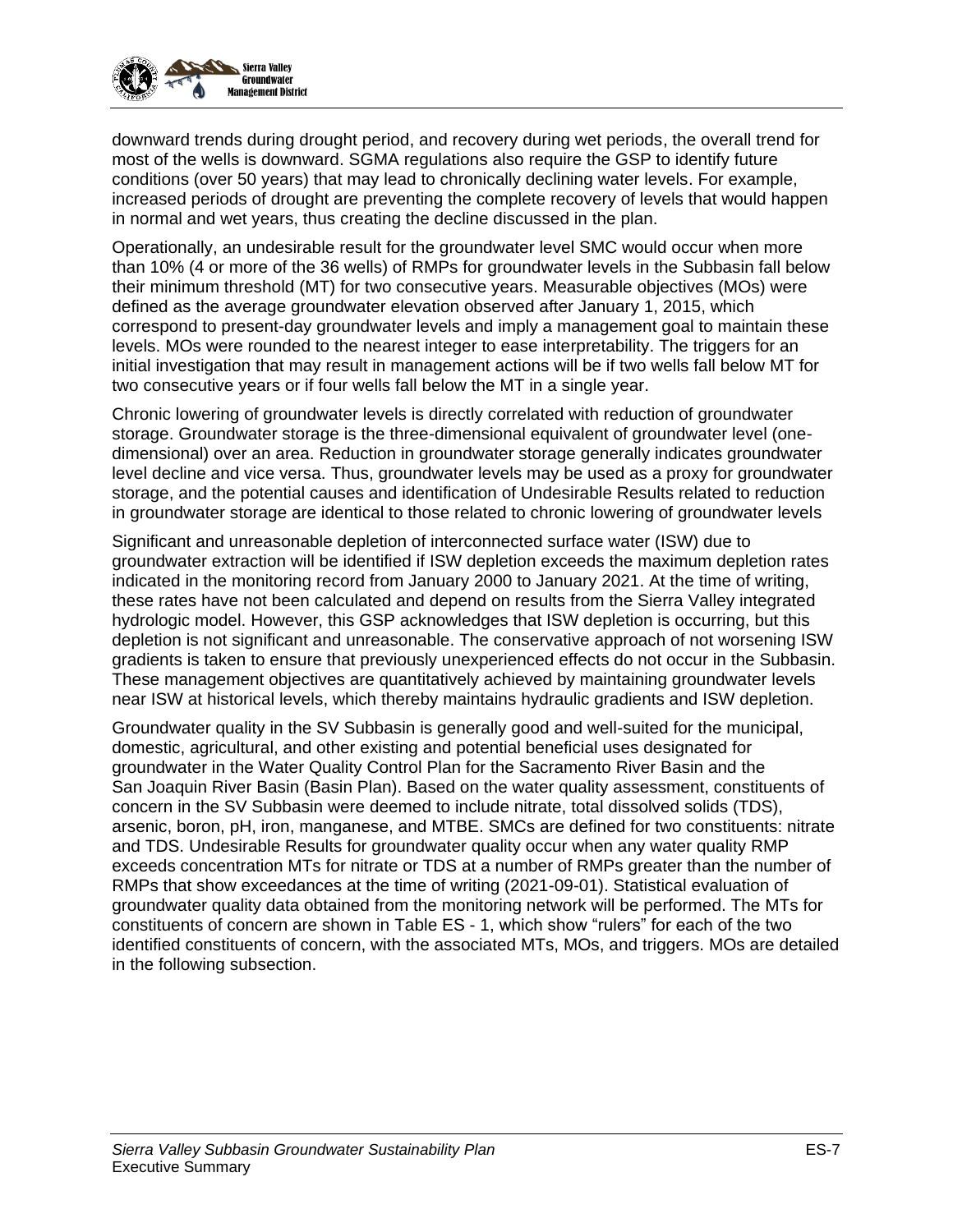

#### <span id="page-7-0"></span>**Table ES - 1: Constituents of Concern and the Associated Maximum Thresholds and Triggers**

| <b>Constituent</b>                        | <b>Regulatory Threshold</b>                                      | <b>Maximum Threshold</b><br>(MT), Concentration | <b>Maximum Threshold,</b><br><b>Number of RMPs</b><br><b>Exceeding MT</b><br><b>Concentration</b> |  |
|-------------------------------------------|------------------------------------------------------------------|-------------------------------------------------|---------------------------------------------------------------------------------------------------|--|
| Nitrate as<br>Nitrogen                    | 10 mg/L<br>(Primary MCL - Title 22)                              | 5 mg/L, trigger only                            | 0                                                                                                 |  |
|                                           |                                                                  | 9 mg/L, trigger only                            |                                                                                                   |  |
|                                           |                                                                  | 10 mg/L, MT                                     |                                                                                                   |  |
| Total<br><b>Dissolved</b><br>Solids (TDS) | 500 mg/L<br>275 mg/L, trigger only<br>(Secondary MCL - Title 22) |                                                 | 3                                                                                                 |  |

Sierra Valley has experienced land subsidence in the past and some land subsidence continues into the present day. Subsidence has occurred in varying areas in Sierra Valley over time and has overlapped with areas of significant groundwater pumping. The Sierra Valley subsurface geology is typical of Californian mountain valleys, and predominantly composed of eroded, alluvial, sedimentary deposits (e.g., clay, silt, sand, and gravel). The clay deposits are particularly susceptible to inelastic compression resulting in land subsidence when significant levels of drawdown have occurred.

Currently, groundwater levels offer the best available information to estimate potential land subsidence for the Subbasin. For the first five years, the GSP will use groundwater elevation as a proxy for land subsidence. Within the first five years of plan implementation, effort will be made to demonstrate more robust correlations with different subsidence data types, and an adaptive methodology for assessing land subsidence will be developed to supplement the groundwater level proxy. This will incorporate groundwater levels, ground-based elevation surveys, and satellite-based InSAR data.

Monitoring is fundamental to measure progress toward Plan management goals. The monitoring networks described in this GSP support data collection to monitor the SV Subbasin's sustainability indicators which include the lowering of groundwater levels, reduction of groundwater storage, depletion of interconnected surface water, degradation of water quality, and land subsidence. For each SMC, Representative Monitoring Points (RMPs) are a subcomponent of the overall monitoring network which collectively "represent" hydrologic conditions that permit the evaluation of sustainable groundwater management. SMC are measured at RMPs. Monitoring data collected at the RMPs will be used to track spatial and temporal changes in groundwater conditions that may result from projects and actions that are part of GSP implementation. Per SGMA requirements, the goal of the monitoring networks is to demonstrate progress towards achieving Measurable Objectives (MO) described in the Plan, to monitor impacts to the beneficial uses or users of groundwater, to monitor changes in groundwater conditions relative to MOs, and minimum or maximum thresholds; and, to quantify annual changes in water budget components.

The SMC monitoring networks were developed leveraging current and ongoing monitoring to assess minimum thresholds. A summary of the existing and potential expansion based on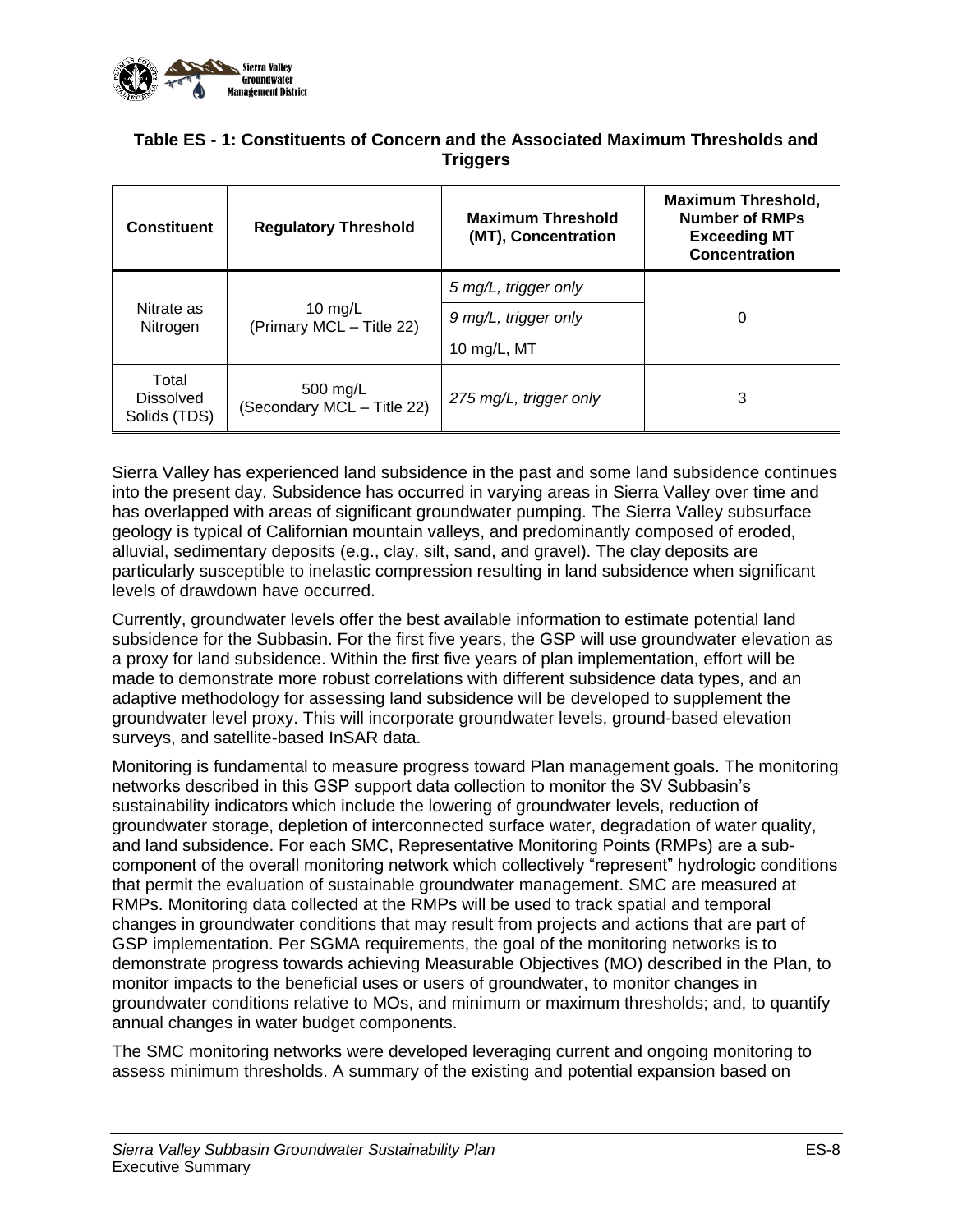

available funding of the monitoring networks is presented in [Table ES -](#page-8-0) 2. Data will be collected from the wells identified below and included in the annual reports prepared in April of each year.

#### <span id="page-8-0"></span>**Table ES - 2: Summary of Existing and Potential Future Monitoring for Assessment of SMCs**

|                       | Wells                                                      |                 | <b>Measurement</b>                                                                                                                                                                                                 |                       | <b>Potential future</b>                                                         |
|-----------------------|------------------------------------------------------------|-----------------|--------------------------------------------------------------------------------------------------------------------------------------------------------------------------------------------------------------------|-----------------------|---------------------------------------------------------------------------------|
| <b>SMC</b>            | <b>Existing</b>                                            | <b>New</b>      | <b>Existing</b>                                                                                                                                                                                                    | <b>New</b>            | measurement,<br>based on funding<br>availability                                |
| Groundwater<br>Levels | 19 district<br>wells<br>17 CASGEM<br>wells                 | $\Omega$        | Measured at<br>least 2x/year,<br>additional<br>measurements<br>during the<br>irrigation season<br>Measured at<br>least 2x/year, but<br>with continuous<br>measurements in<br>the latest multi-<br>completion wells | (a)                   | N/A                                                                             |
| Storage               | Groundwater Levels as Proxy                                |                 |                                                                                                                                                                                                                    |                       | N/A                                                                             |
| <b>Water Quality</b>  | 17                                                         | Up to $6^{(b)}$ | $1x/3$ years $(c)$                                                                                                                                                                                                 | (b)                   | N/A                                                                             |
| <b>ISW</b>            | 13 mostly<br>shallow                                       | $4^{(d)}$       | 13 at least<br>quarterly and 4<br>continuously                                                                                                                                                                     | (a)                   | Up to Ten stream<br>flow gauges (e)<br>and Eight stage<br>gauges <sup>(e)</sup> |
| Subsidence            | Groundwater<br>Levels as<br>Proxy for the<br>first 5 years |                 | InSAR Data (g)                                                                                                                                                                                                     | 4<br>monuments<br>(f) |                                                                                 |

 $(a)$  Telemetry may be employed to increase data collection frequency and minimize field visits.

(b) Five community members have volunteered their wells for inclusion in the water quality monitoring network. DWR is installing one new observation well that can be used for both groundwater level and groundwater quality monitoring. If incorporated in the network, the new DWR wells would be monitored on the same frequency as the other volunteered wells

- (c) Coordinate with existing GAMA water quality monitoring to obtain data  $(d)$  A existing shallow wells will be considered for installation of continuous
- 4 existing shallow wells will be considered for installation of continuous pressure transducers in the area near Groundwater Dependent Ecosystem. Funding for the instrumentation is already available through the implementation grant and there are opportunities for more external funding (e.g., from USGS/DWR project). Cost of maintaining these stations will be minimal and data are expected to be downloaded twice per year.
- $(e)$  More continuous data in existing shallow wells may be considered in the future as implementation funding become available and as the model provides more certainty about locations where these data are critical. Shallow wells will be paired with flow and/or stage gauges, pending funding availability over the first 5 years of the implementation period. Feasibility study required to assess potential locations. Gauges may benefit by using telemetry to provide continuous data.
- $<sup>(f)</sup>$  Funding currently allocated to install monuments. Monuments will be surveyed as needed if InSAR data show</sup> undesirable results
- $(9)$  InSAR data analyzed as it becomes available from DWR, but no more frequently than once every two years.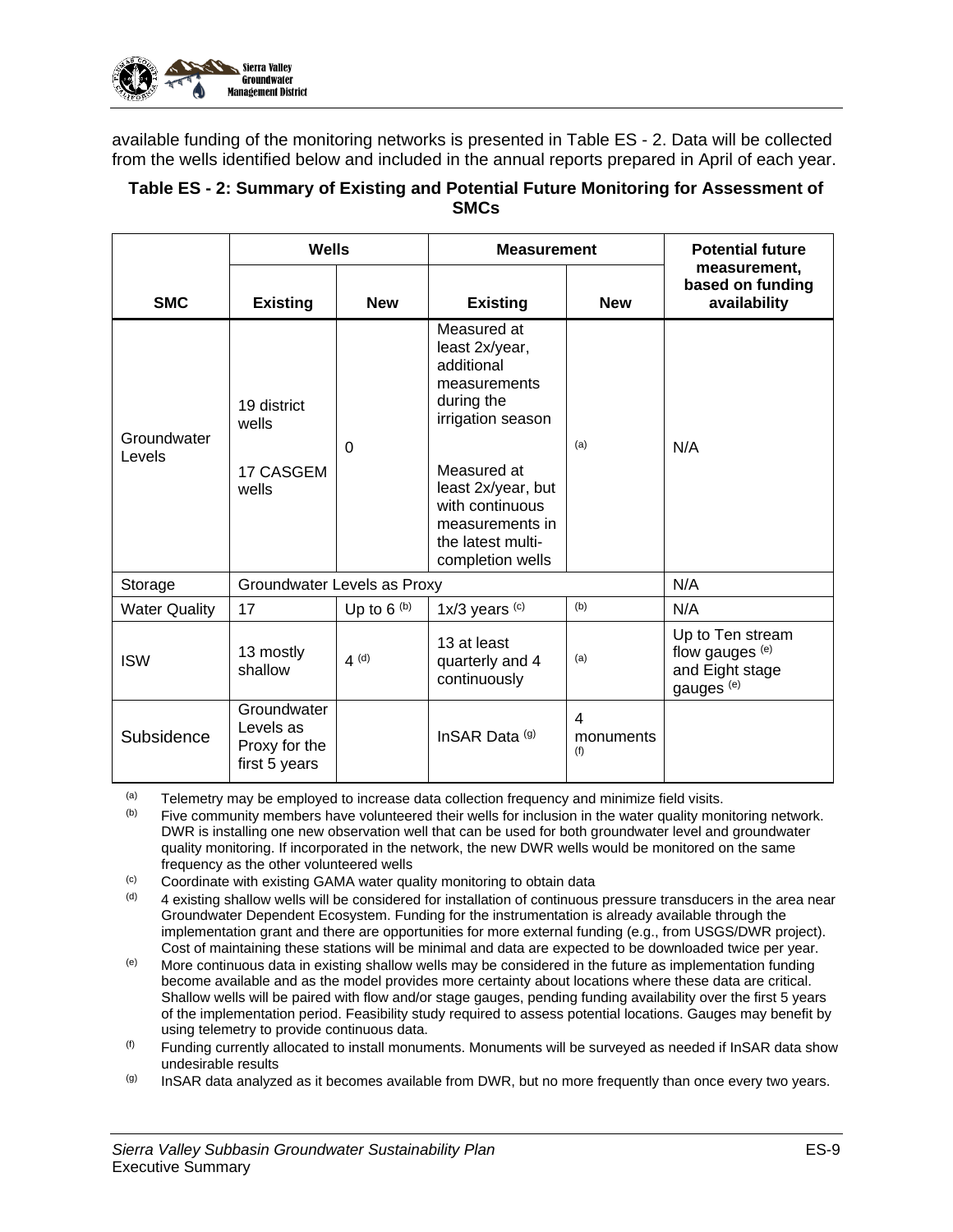

### **Chapter 4: Projects and Management Actions**

Multiple projects and management actions (PMAs) have been identified for potential implementation by the GSA to achieve this Plan's sustainability goal by 2042 and avoid undesirable results as required by SGMA regulations. The PMAs are divided into two tiers. Tier I consists of existing PMAs that are currently being implemented and are anticipated to continue to be implemented, potentially with enhancements. In Tier II, PMAs are identified for consideration within the first five years of GSP implementation. The initiation and implementation of potential PMAs will occur based on an evaluation of need, feasibility, and funding availability.

The PMAs in Tier I are inventory and monitoring, monitoring, and reporting, data management and modeling updates, education, and outreach, well permit ordinances, water reuse, and Sierra Brooks – Smithneck Wildland Urban Interface Fuels Reduction Project. Each of the PMAs consists of a current ongoing MA, and MA enhancements. The enhancements are nearterm actions that will be implemented in order to make each PMA more effective. The Tier I management actions are summarized below:

- High Capacity Well Metering– SVGMD maintains a list of large-capacity wells in the SV Subbasin, including active metered wells and inactive wells. All active large-capacity agricultural wells are fitted with flow meters owned and read by SVGMD.
- Monitoring and Reporting Monitoring of groundwater levels in the Subbasin is conducted by SVGMD and DWR. The Sierra Valley Watermaster collects stream flow data in the SV Subbasin. All the monitoring data listed in Table \*\*\* will be included in the yearly reports and submitted to DWR.
- Data Management and Modeling: Water usage data, water-level data, and water quality data have been collected by SVGMD, DWR, and the County Environmental Health Departments in various wells in the SV Subbasin.
- Education and Outreach: SVGMD and UCCE have conducted periodic workshops to update stakeholders on topics related to water management.
- Well Permit Ordinances: SVGMD has ordinances that require metering on largecapacity wells, and to review or restrict wells in certain circumstances
- Water Reuse: Reuse of treated wastewater from Loyalton Wastewater Treatment Plan and former Loyalton Mill/Co-gen plant for crop irrigation
- Sierra Brooks Smithneck Wildland Urban Interface Fuels Reduction Project Grant funded project to reduce heavy fuel loads through mastication, manual forest thinning and brush abatement and includes the potential benefit of increasing groundwater recharge.

Tier II PMAs consist of agricultural efficiency improvements, aquifer characterization analysis, reoperation of surface water supplies, off-stream storage, drought mitigation & planning, water conservation, groundwater trading and allocations system, watershed and upland management and restoration, voluntary managed land repurposing, groundwater recharge/managed aquifer recharge, and assessment of post-fire hydrology. These PMAs are still under review and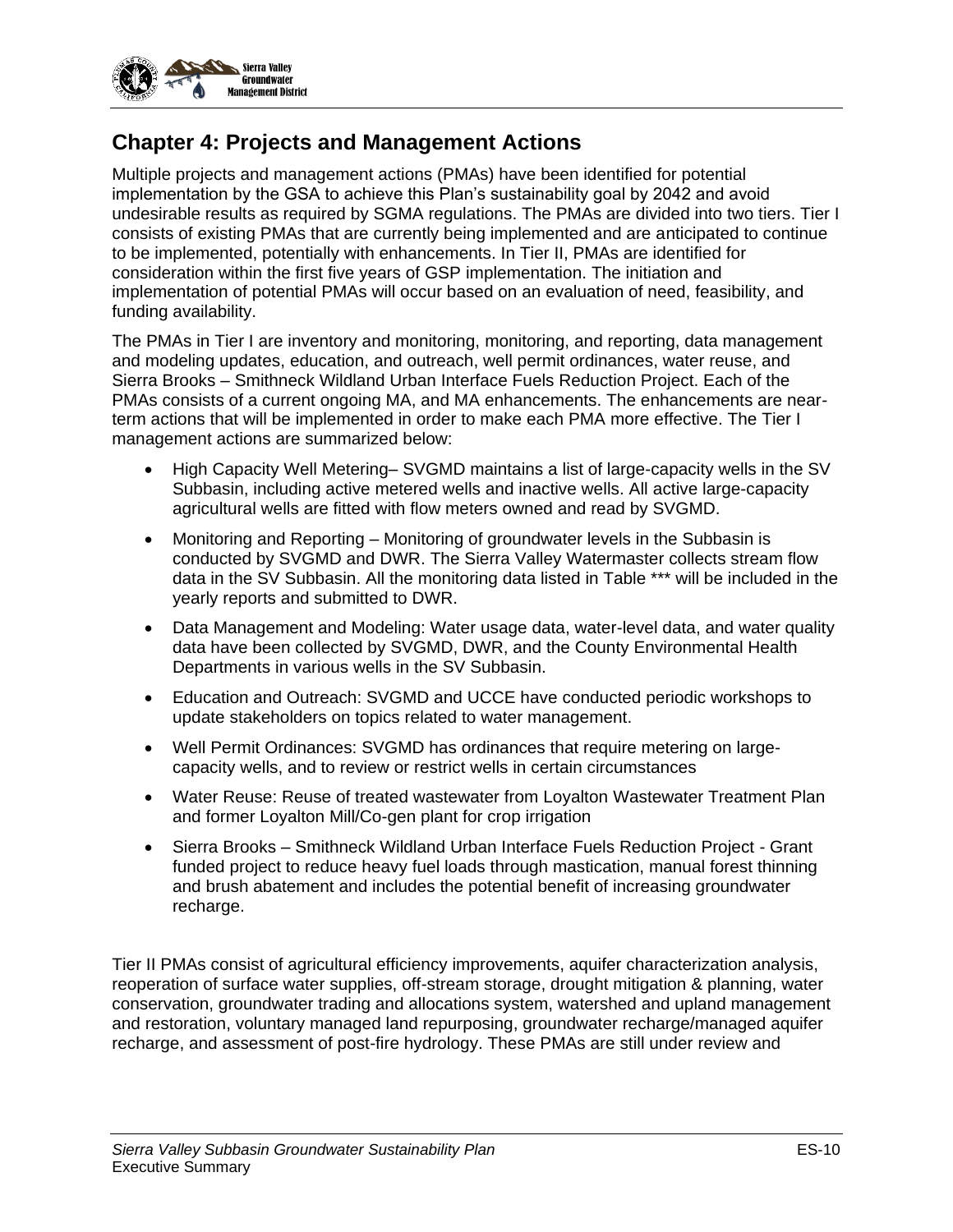

development and will be updated based on stakeholder input. The following summarizes the Tier II PMAs:

- Agricultural efficiency improvements: Various equipment and operational improvements designed to reduce overall water demand.
- Well Inventory Expansion: Expand the inventory to include all types of wells, including domestic wells used for drinking water.
- Reoperation of, or adjustments to, surface water supplies: More efficient use of surface water resources to reduce long-term groundwater pumping
- Off-stream storage: Develop off-stream surface water storage projects
- Drought mitigation & planning: Drought mitigation planning and identification of drought triggers tied to precipitation, runoff, and other factors.
- Water Conservation: Develop a water conservation program to reduce water demand to offset ground and surface water pumping.
- Groundwater Trading and Allocations System: Develop an approach for establishing groundwater pumping allocations if other management actions do not result in needed reductions
- Watershed and Upland Management and Restoration: Implement multi-benefit projects that enhance precipitation retention and infiltration (i.e., reducing runoff), reduce fuel loads, and support ecosystem services such as reducing peak flood flows and sedimentation and enhancing summer baseflows
- Voluntary Managed Land Repurposing: This includes a wide range of voluntary activities that make dedicated, managed changes to land use (including crop type) on specific parcels in an effort to reduce consumptive water use in the SV Subbasin
- Groundwater Recharge / Managed aquifer recharge (MAR): Develop aquifer recharge projects to store and augment water supply.
- Assessment of post-fire hydrology water supply augmentation: The Plumas County Fire Safe Council has received funding and is in the process of developing the Eastern Plumas Wildfire Protection Project to reduce fuel conditions that can contribute to catastrophic wildfires. The GSAs would explore opportunities to support this project and monitor associated changes in streamflow and groundwater levels
- Climate Change Impact Assessment: Incorporate additional climate change scenarios into the hydrologic model to assess potential impacts to evaluate and prioritize PMAs.